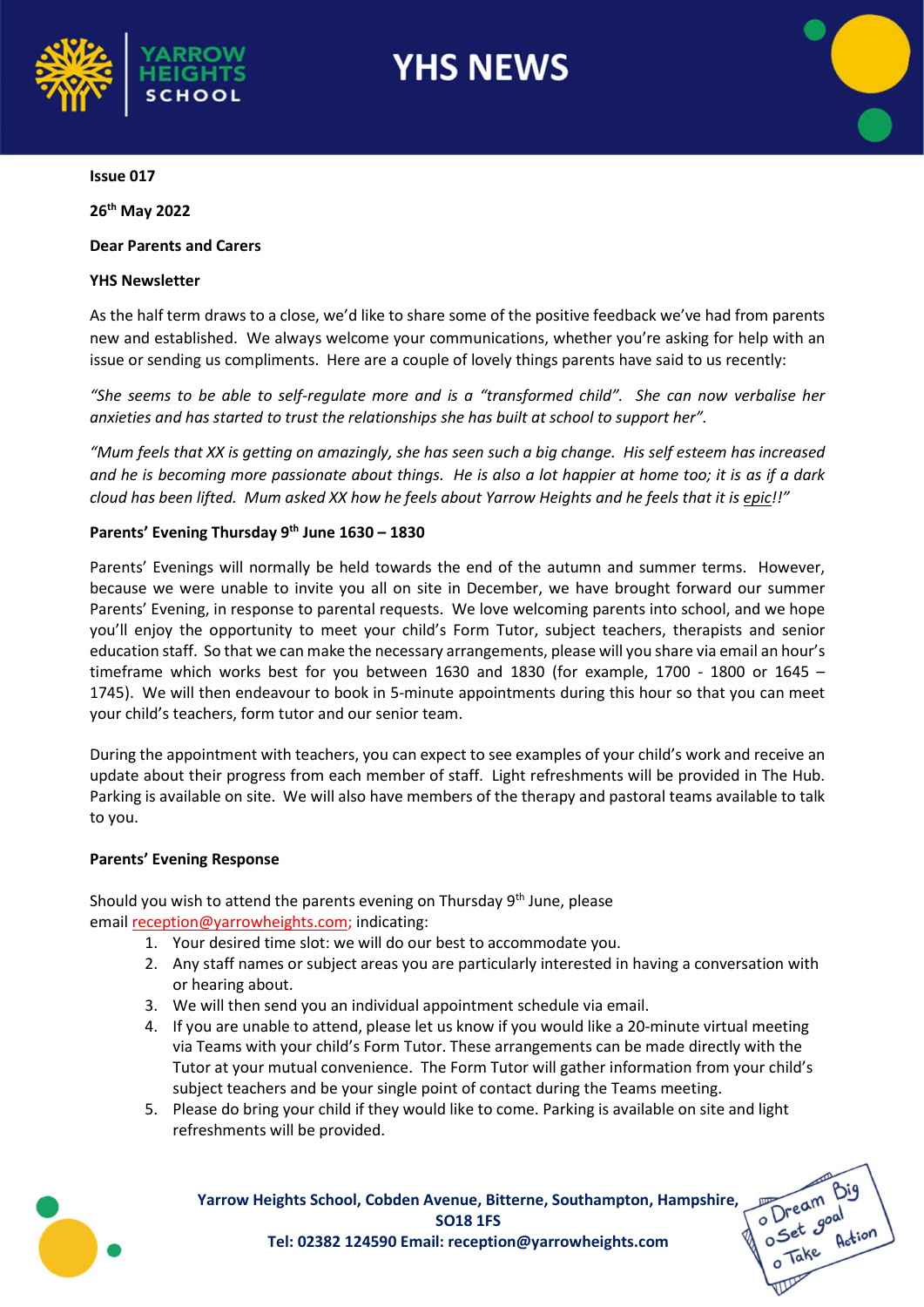

# **YHS NEWS**

#### Green fingers at Yarrow Heights



Staff and pupils alike are looking ahead with anticipation to the creation of a beautiful sensory garden on our back lawn. The garden will take up one far corner and will comprise a willow seating area, benches, sensory planting, raised beds and, in the centre, a mosaic designed by

the children. Pupils are working on turning a rough sketch into proper design drawings and 3D models of the garden. We'll begin with the raised beds and then develop the garden over time, with pupils actively involved at all stages from design to construction and planting. The garden will become a safe and pleasant space in which to relax and enjoy the flowers or take part in an outdoor group reading session.



#### News about our expanding Therapy Team

The Therapy Team at Yarrow Heights continues to expand. After half term we will welcome Chris who joins us as a full-time Speech and Language Therapist (SaLT) alongside Liz. Chris will really enhance our SaLT provision; he specialises in working with children with SEMH and is coming direct from Hampshire's Speech and Language Therapy Team. Secondly, we are really looking forward to George coming on board in a couple of months. George is a Registered Mental Health Nurse and until now has been working in an adolescent inpatient eating disorder unit. George will provide clinical oversight and targeted therapeutic intervention programmes for children.

#### The Queen's Platinum Jubilee 2022

In 2022, Her Majesty the Queen will become the first British Monarch to

celebrate a Platinum Jubilee after 70 years of service.



Yarrow Heights School will celebrate this momentous event on Monday 6<sup>th</sup> June 2022.

Our pupils and staff will enjoy our very own outdoor street party-style celebration Traditional afternoon tea is on the menu with sandwiches, homemade scones and more delicious delights. Some of the pupils have even requested cups of (decaffeinated) tea for the occasion.

For this day, we will extend our lunch period over lesson 5. Outdoor games will be put out to play in different locations and we hope this will encourage pupil social interactions with each other and staff.

As well as all of this, our pupils will take part in assemblies, lessons and tutor time talks in the days coming up to the Queen's Jubilee to reflect on her reign and the impact she has had on the UK and the world, since 1952.



O Dream O Dreamond<br>O Set goal Take



Yarrow Heights School, Cobden Avenue, Bitterne, Southampton, Hampshire, SO18 1FS Tel: 02382 124590 Email: reception@yarrowheights.com